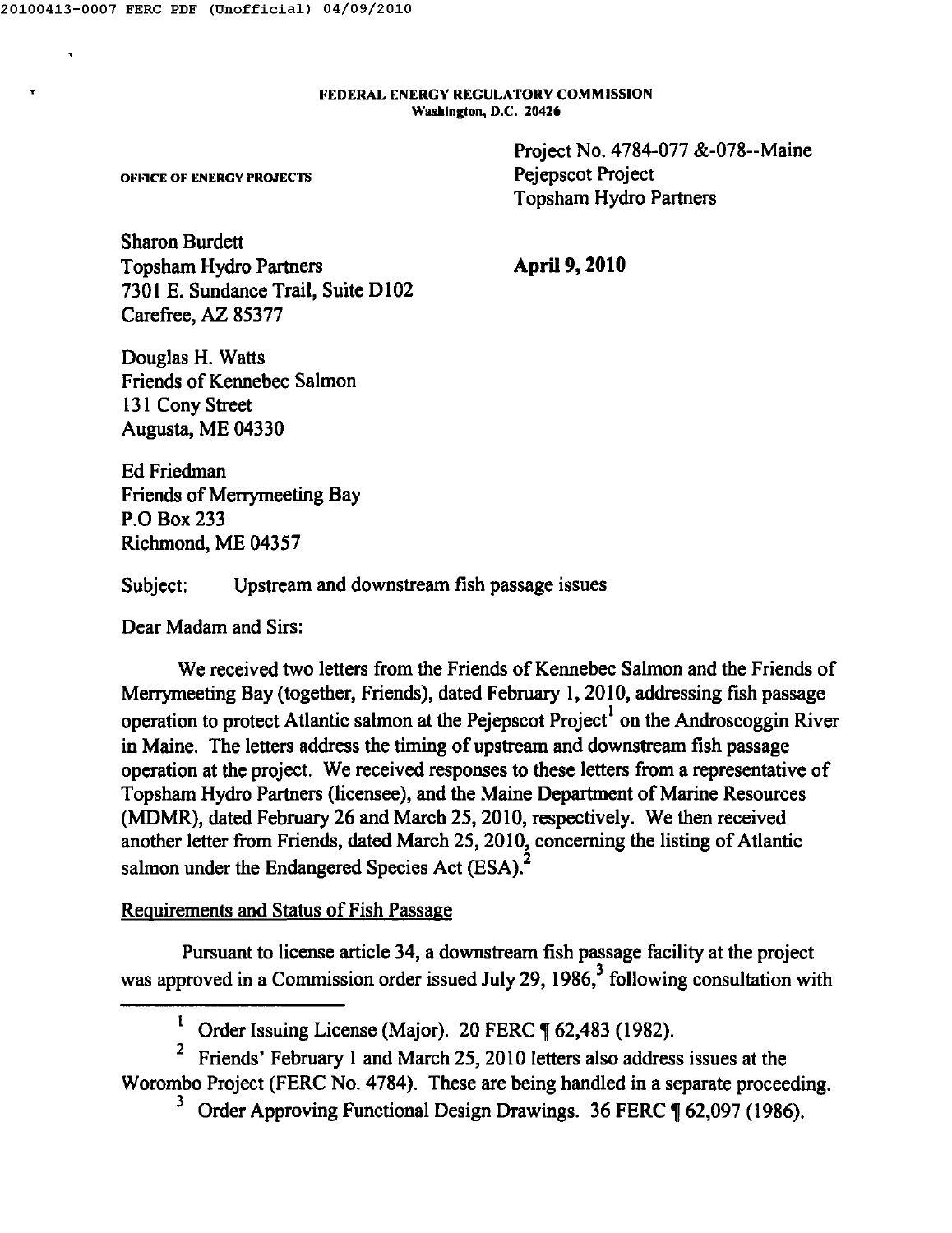the Maine Department of Marine Resources (MDMR), the Maine Department of Inland Fisheries and Wildlife (MDIFW), the U.S. Fish and Wildlife Service (FWS), and the Maine Atlantic Sea-Run Salmon Commission. Pursuant to article 15, a lift-type fishway was then installed for upstream passage, and became operational May I, 1988.

Migratory fish restoration on the Androscoggin River has generally focused on alewife and American shad, due to the limited number of Atlantic salmon in the river, and the Commission has issued a series of orders regarding passage operations and efficiency studies. The July 29, 1986 order, in addition to approving the downstream passage facility, required passage operation plans and schedules, and plans to monitor passage effectiveness. Upstream and downstream passage effectiveness studies were performed in 1988, 1989, and 1990. With resource agency consultation, these studies, and studies in following years, focused primarily on alewife, and studies of salmon passage were suspended until sufficient numbers of salmon were available for study (see orders issued June 28, 1990,<sup>4</sup> April 30, 1991,<sup>5</sup> and May 13, 1992<sup>6</sup>). On April 28, 1997, the licensee filed the fmal results of downstream alewife passage studies conducted from 1991 through 1996. Both the MDMR and FWS commented that the study results fell short of a goal of 90 percent passage efficiency. The FWS requested that the licensee meet annually with the agencies to discuss anadromous fish runs and the need for further passage studies. The agencies provided recommendations concerning passage operation, which were adopted by the licensee and approved in an August 19, 1997 order.<sup>7</sup> The order also required that annual summaries of consultation be filed with the Commission. The Commission reserved the right to require additional studies based on the annual reports.

Additional studies of upstream fish passage effectiveness using alewife, conducted in 1991 and 1992 pursuant to the April 30, 1991 order, found upstream passage met efficiency goals of 90 percent during periods of no spillage. A May 7, 1993 order reviewed the studies, and approved a proposal by the licensee to conduct further studies under spill conditions.<sup>8</sup> On April 24, 1998, the licensee requested an extension for conducting further upstream passage studies because the necessary conditions had not yet occurred. The licensee requested postponement until a recommendation from the resource agencies was received. The agencies agreed, recommending that completion of

<sup>4</sup> Order Requiring Fish Passage Monitoring. 51 FERC ¶ 62,319 (1990).

 $5$  Order Approving Fish Passage Study Plan. 55 FERC  $\P$  62,092 (1991).

<sup>&</sup>lt;sup>6</sup> Order Approving Fishway Monitoring Study Plans. 59 FERC  $\P$  62,156 (1992).

<sup>7</sup> Order Approving Modifications to the Downstream Fish Passage Facility and Operating Plan. 80 FERC ¶ 62,160 (1997).

Order Revising Fish Passage Study Plan. 63 FERC ¶ 62,136 (1993).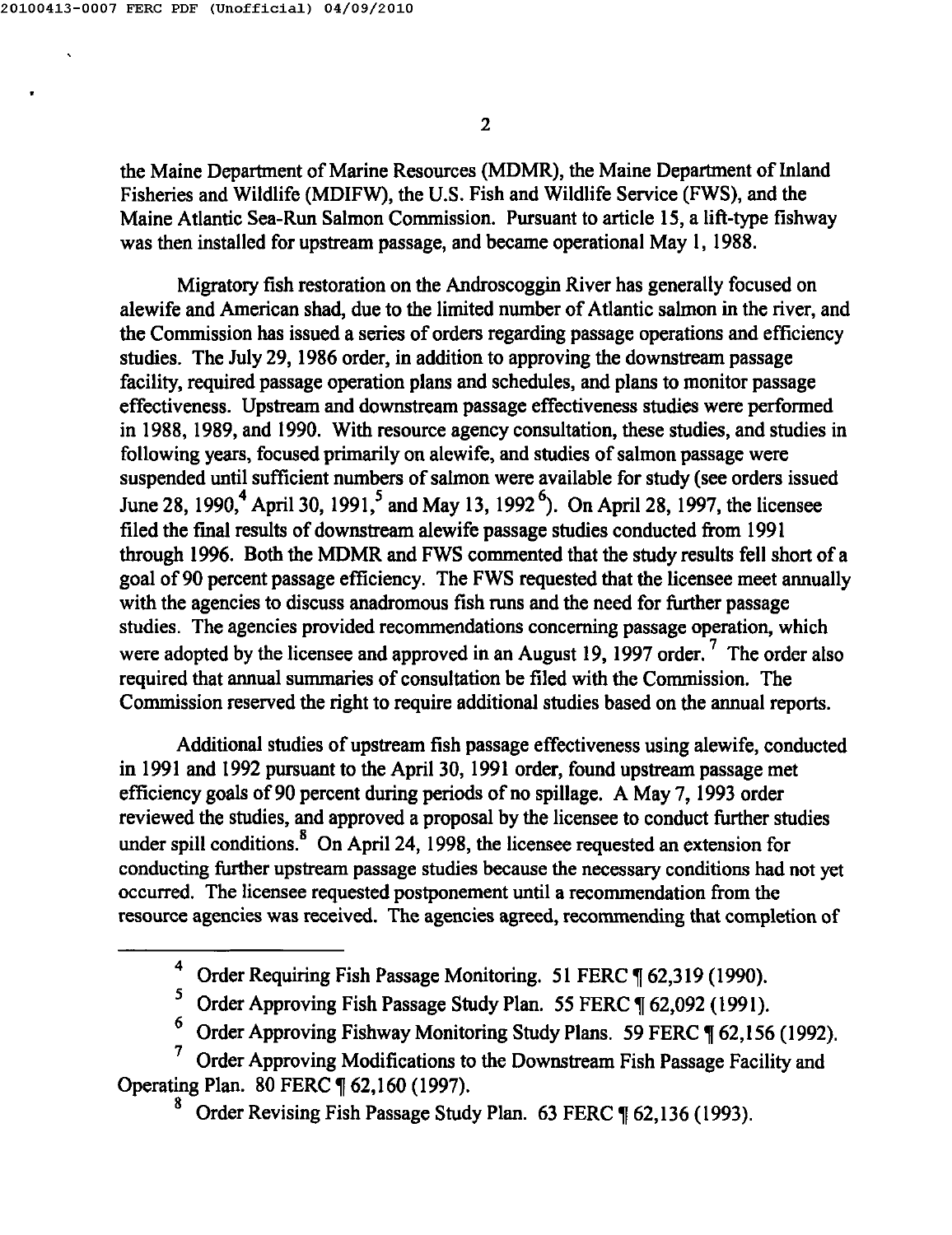the studies be detennined during the annual fish passage meetings. The postponement was approved in a May 8, 1998 Order Granting Extension of Time, requiring the licensee to provide a schedule when a schedule for further studies is determined with the agencies.

The licensee has filed annual reports pursuant to the August 19, 1997 order, summarizing meetings with the resource agencies and focusing on alewife and shad. The reports discuss annual passage operation and scheduling, and provide counts of fish by species, including counts taken at the downstream Brunswick Project (FERC No. 2284). The reports reflect agency agreement that further fish passage studies be delayed until proper conditions occur. The most recent report, dated April 22, 2009, indicates that the MDMR discussed the listing of Atlantic salmon under the ESA with the licensee, and how project operations might be affected.

### Friends' Letters Regarding Fish Passage Schedules

In their February I, 2010 letters, Friends review the licensee's annual reports for 1999 through 2008. Friends note that the MDMR only occasionally orders upstream passage operation after mid-July, with operation five to 8 weeks each year, which they indicate is less than 25 percent of the upstream migration season for adult salmon, July through November. Friends write that current operation penalizes dropdown salmon, which pass the project, move back downriver, and then try to return upstream.

Regarding downstream passage, Friends write that the MDMR requires downstream fishway operation to begin in early- to mid-June each year, but that records from the downstream Brunswick Project show that in most years at least some adult salmon pass the dams and presumably spawn, producing smolts and kelts which require downstream passage in April and May.

Friends request that the Commission require operation of the upstream fishway every day during the 20 I0 Atlantic salmon migration season, and, in following years, from when the first migratory fish passes the Brunswick Project until November 30. Friends request that the licensee begin monitoring and reporting daily usage of the upstream fishway by salmon, to gain information on run timing and passage effectiveness. Friends request that the Commission require operation of the downstream facilities annually from April I through December 31 to protect salmon.

### Licensee's Response Regarding Fish Passage Schedules

In a letter dated February 26,2010, the licensee responded to the issues raised by Friends, writing that the start and end dates for operation of the fish passage facilities at the Pejepscot Project are established by the MDMR.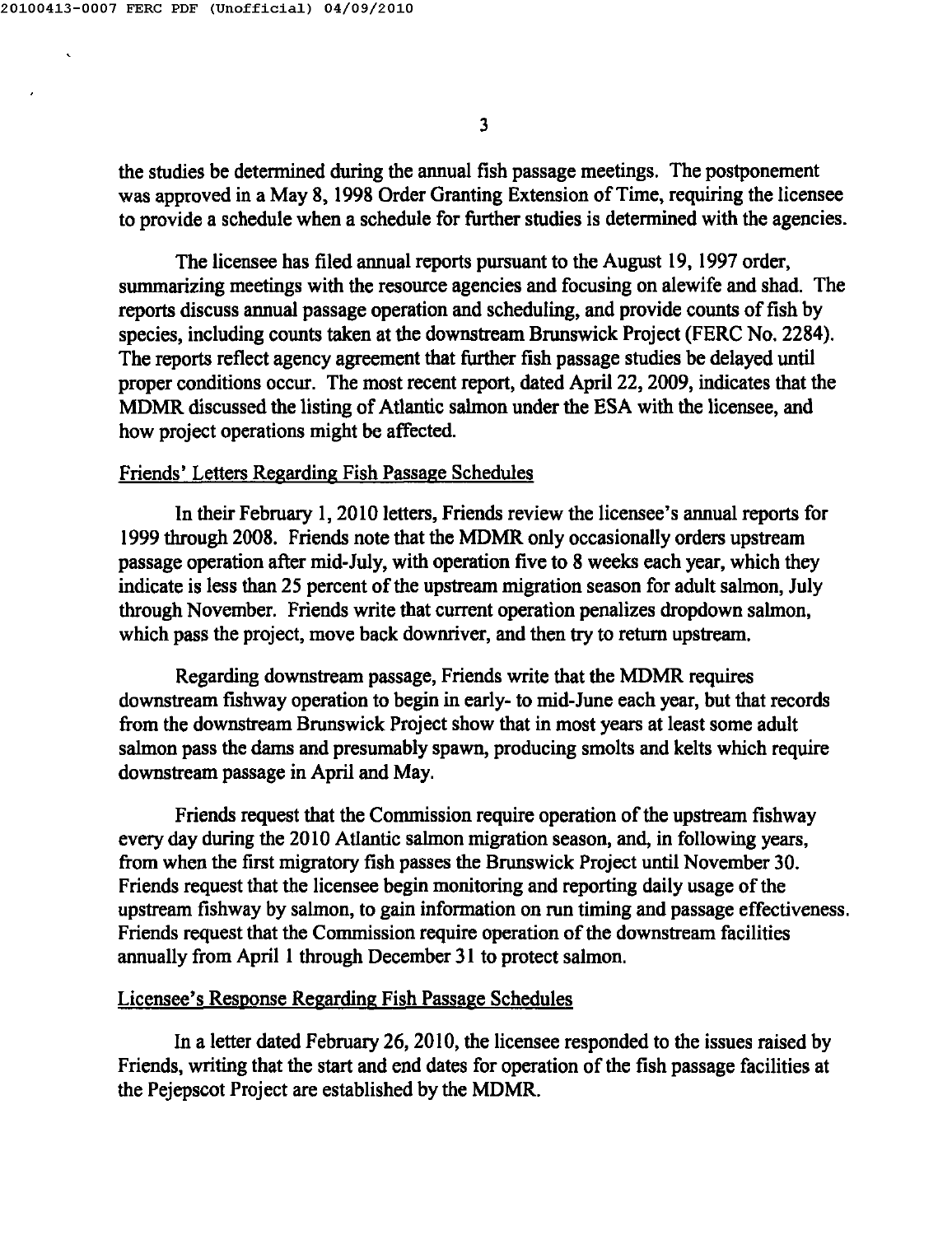The licensee included a copy of a June 18, 2009 letter from the MDMR discussing Atlantic salmon in the Androscoggin River and operation of the project passage facilities. The MDMR wrote that the current strategy for salmon restoration in the river is passive. The returns of adult Atlantic salmon to the river have historically been small, and mostly comprised of stray, hatchery-origin fish from active restoration programs on other rivers. However, several returning adults had recently been determined to be wild fish likely from the Androscoggin system. The MDMR therefore requested operation of the project's downstream passage April I through June 30 for smolts and kelts, and October 15 through December 31 for kelts. The MDMR wrote this was consistent with recommendations at other projects in Maine. The MDMR also noted that it understood that river conditions could prevent safe fishway operation on some dates. The MDMR considers existing upstream passage operation schedules adequate for Atlantic salmon.

## Maine Deoartment of Marine Resources' Response Regarding Fish Passage Schedules

The MDMR provided a March 25, 2010 response to the issues raised by Friends' February 1, 2010 letters, outlining its position on Atlantic salmon passage at the project.<sup>9</sup> The March 25 letter generally expands on the information in the June 18, 2009 letter to the licensee regarding the restoration program and passage operation for salmon. The MDMR wrote that it is comfortable with the current coordination and passage operations outlined in its letter to the licensee, given the current status of the salmon population, and that it will continue to review operations and changes based on the salmon population.

# Friends' Letter Regarding the Federal Listing of Atlantic Salmon Under the ESA

In their letter of March 25,2010, Friends write that anadromous Atlantic salmon in the Androscoggin are now listed as endangered under the ESA as part of the Gulf of Maine Distinct Population Segment (DPS), which includes salmon born in the Androscoggin and salmon of hatchery origin used in restoration activities in other Gulf of Maine DPS rivers that swim up the Androscoggin. Friends write that the Androscoggin River at the Pejepscot Project has been identified as Critical Habitat for salmon.

Friends understand the operation of the upstream fishway to be based on the passage of alewife, rather than Atlantic salmon, which may migrate upstream from April to November. They request that this be corrected in 2010. They also assert that the issue of dropdown salmon has not been adequately addressed.

Friends disagree that the downstream fishway should be closed June 30 and then reopened October 15, because it would be inconsistent with passage operation on other

<sup>&</sup>lt;sup>9</sup> The MDMR letter also addresses fish passage at the Worumbo Project.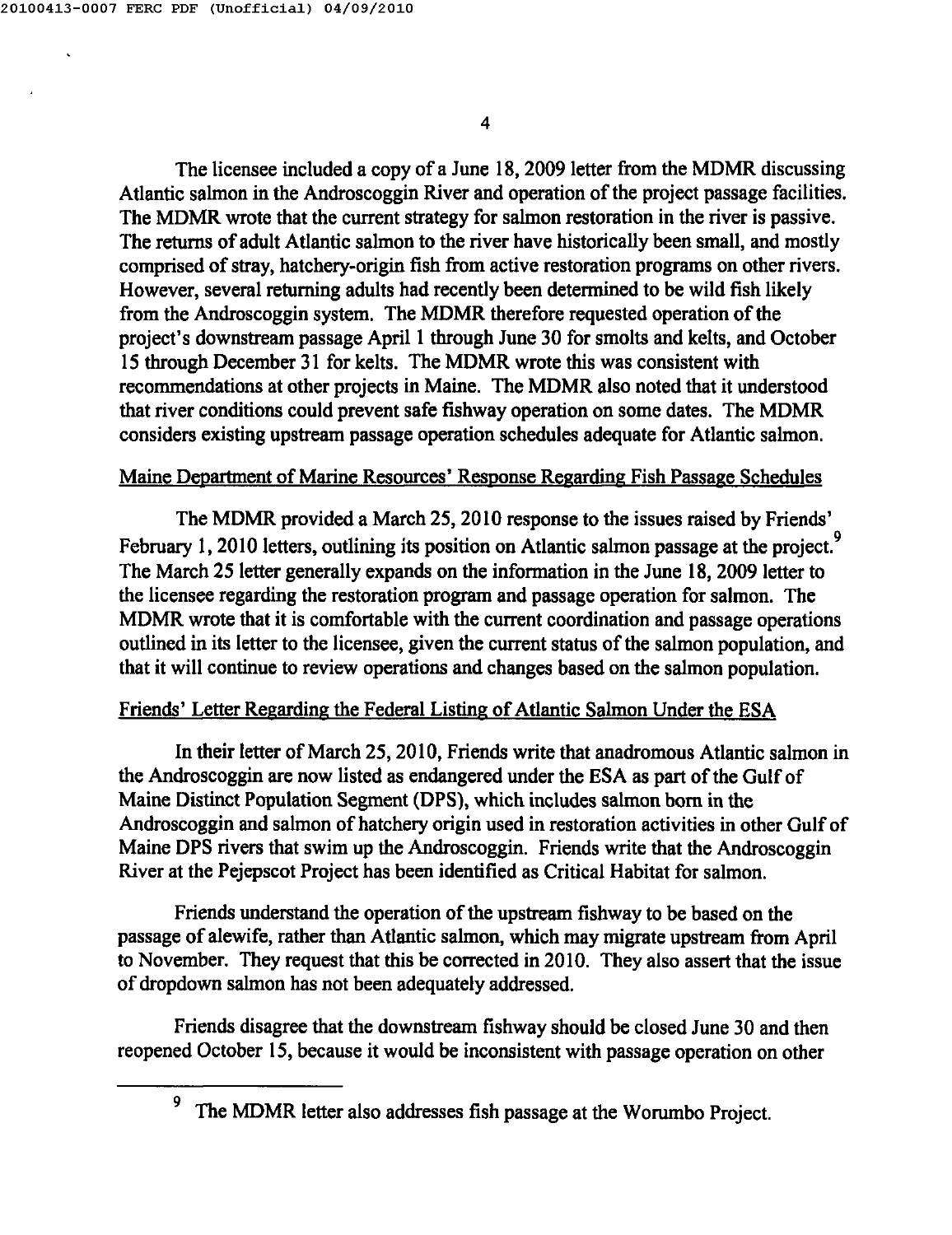Gulf of Maine DPS rivers, and also questions the MDMR's statement in its June 18,2009 letter that it understands that conditions may prevent operation of the fishway on some dates. Friends assert that, without an Incidental Take Permit issued under the ESA, safe downstream passage for the salmon must be provided at all times.

Friends note that, in its August 19, 1997 order, the Commission reserves the right to require additional study based on the licensee's annual reports. Friends also cite standard article 15 of the project license, which requires the licensee to construct, maintain, and operate facilities, and comply with modifications, as ordered by the Commission for the conservation and development of fish and wildlife resources. They request that the Commission: (I) order downstream passage studies for Atlantic salmon in 2010; (2) instruct the licensee to operate the upstream fishway every day during the 20 I0 salmon migration season, and in following years beginning when the first migratory fish is passed at the Brunswick Dam, then until November 30; (3) instruct the licensee to operate the downstream fishway April 1 through December 31; and (4) instruct the licensee to cease project generation after April I, 2010, until full-depth screens are installed at the project intake.

### Discussion and Conclusions

We have carefully reviewed the issues raised by Friends regarding passage of Atlantic salmon at the Pejepscot Project, particularly in light of the listing of Atlantic salmon Gulf of Maine DPS. We have also reviewed the project license and subsequent orders, and the licensee's annual fish passage reports. We have also had the opportunity to review the responses provided by the licensee and the MDMR.

The upstream and downstream passage facilities at the Pejepscot Project are being operated in accordance with guidance from the MDMR. The licensee's annual reports, and the March 25,2010 letter from the MDMR, indicate that passage operation has provided satisfactory protection for Atlantic salmon that may use the Androscoggin River. However, the MDMR has requested downstream passage operation from April I to June 30 and from October 15 to December 31, to help ensure safe passage of any naturally-reared salmon, and will continue to review passage operations based on the salmon population. Because of the ongoing involvement of the MDMR, including the consideration of further effectiveness studies, we do not believe that we need to pursue additional measures at this time. However, we continue to reserve the rights identified in the project license articles and orders regarding changes in passage facilities and operation, construction of additional facilities, and fish passage effectiveness studies.

Regarding any need for Commission action produced by the recent listing of the Atlantic salmon Gulf of Maine DPS, we again defer to direction provided by the resource